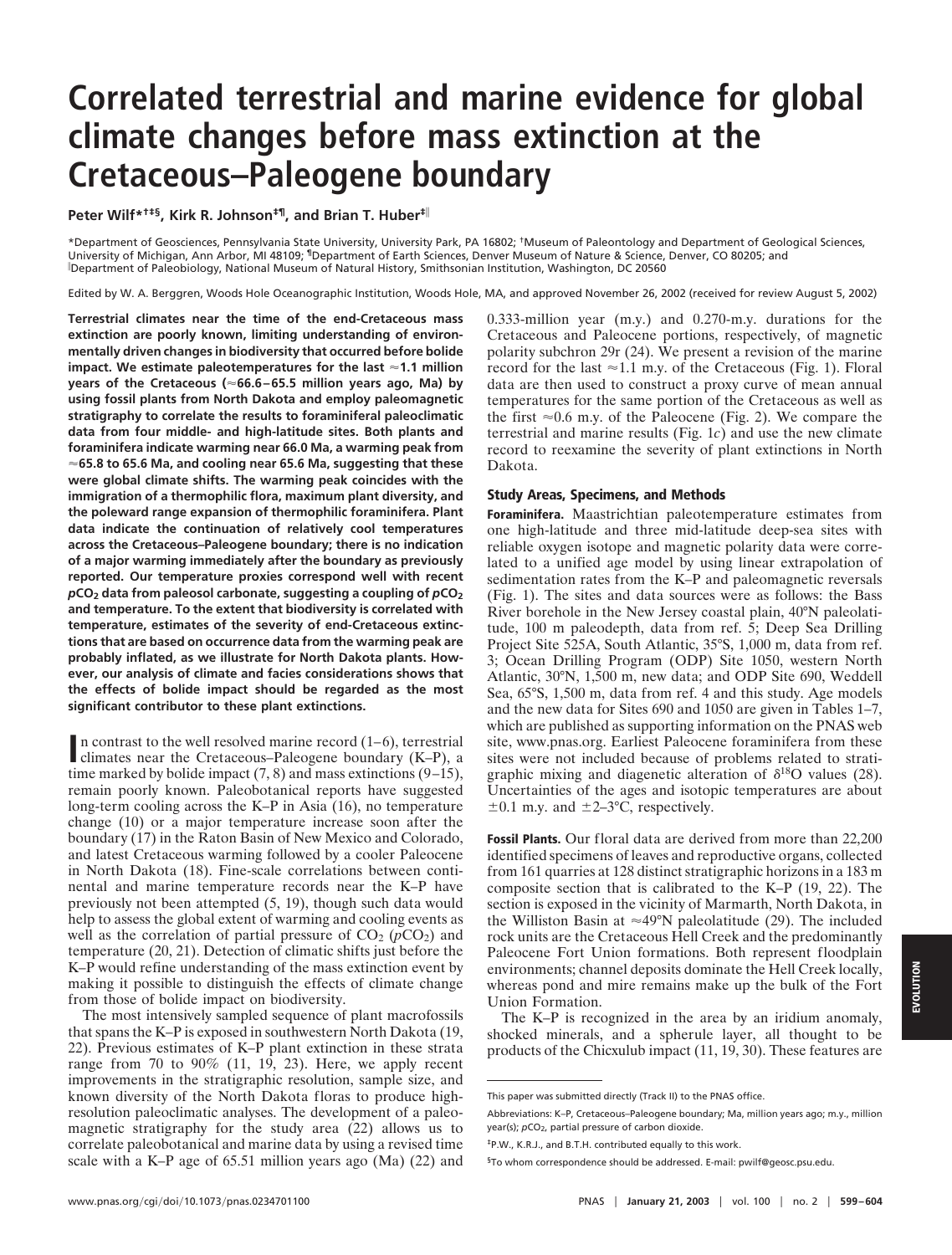

**Fig. 1.** Terminal Cretaceous paleotemperatures estimated from oxygen isotope data from tests of benthic (filled symbols) and planktic (open symbols) foraminifera at middle- (*a*) and high- (*b*) latitude drilling sites (see text for references), with the most complete data from *a* and *b* plotted against temperatures derived from North Dakota leaves (Fig. 2 and Table 8) (*c*). Large arrowheads indicate the Bass River size and abundance acme (5), in *a*, and the Antarctic appearance datum (2), in *b*, for *P. elegans* (see text). Paleotemperatures were calculated by using the equation of Erez and Luz (25), assuming an ice-free world with an average  $\delta^{18}$ O value for ocean water of -1.2 ‰, Peedee belemnite standard (26). Benthic data are based on combined  $\delta^{18}$ O values for *Gavelinella beccariiformis* and *Nuttallides truempyi*, which generally plot within 0.2 ‰ of each other. None of the data has been corrected for variations in seawater salinity or vital effects, and normal marine salinity is assumed for all sites. K = Cretaceous; P = Paleogene; C30n, C29r, C29n = magnetic polarity subchrons 30 normal, 29 reversed, and 29 normal, respectively. Limitations on graphic presentation cause floral data from 20 cm above and foraminiferal data from just below the K–P to appear within the gray line representing the K–P.

associated locally with extinctions of vertebrates, including dinosaurs (13, 31), as well as insects (15), palynomorphs (11, 30, 31), and plant macrofossil species (11, 19, 23). Macrofossils of typical Cretaceous plants occur as high as  $2 \text{ m}$  below ( $\ll 0.1 \text{ m}$ .y. before) the K–P, and their last appearances at this level are associated with a shift to mire deposition in the Cretaceous portion of the Fort Union Formation (30, 31). Diagnostically Cretaceous palynofloras occur in the mire deposits at reduced abundance and diversity and disappear at the K–P impact horizon (30, 31). Despite differences of taxonomic resolution and taphonomy, palynomorphs and macrofossils are derived from the same source vegetation. Therefore, the loss of macrofossil species 2 m below the K–P has been interpreted primarily as a pseudoextinction related to facies change that masks a true extinction at the K–P (30, 31). Of Cretaceous macrofossil species, 70–90%, including all dominant taxa, do not reappear in any facies above the K–P (19, 23).

Our paleobotanical data are updated and revised from Johnson (19) to incorporate 13,914 additional census specimens and other new collections, resulting in an approximate doubling of the numbers of specimens and quarries used in the last paleoclimatic analysis from the Marmarth area (18), which was based on floral zones instead of an explicit age model as used here. The 386 types of plant organs recovered represent an estimated 353 species, a 43% increase. This estimate is equal to the total number of described species and undescribed morphospecies (hereafter referred to as ''species'' for convenience) that are represented by leaves, discriminated on the basis of details of foliar architecture (19, 32). Leaf types with discrete morphologies that have been found in organic attachment are combined in analysis here as single species. Examples are attached lateral and terminal leaflets of *Erlingdorfia montana* and *Platanites marginata*, both in the Platanaceae (33). Documentation of the flora is provided by Johnson (19), including illustrations, identification techniques, voucher specimen numbers for each species, collecting localities, and species lists for each locality. Revised species lists that correspond to this paper are archived in the Paleobiology Database, www.paleodb.org (34). All specimens were collected by K.R.J., and vouchers are housed at the Yale Peabody Museum and the Denver Museum of Nature & Science.

Our age model for paleobotanical data is that of Hicks *et al.* (22), constructed by using linear extrapolation of sedimentation rates from the K–P down to the base or up to the top of subchron 29r, respectively, for Cretaceous or Paleocene ages (Fig. 2). Neither the bottom of subchron 30n nor the top of subchron 29n is present in the section, so the modeled ages should be considered most accurate within subchron 29r, where they are each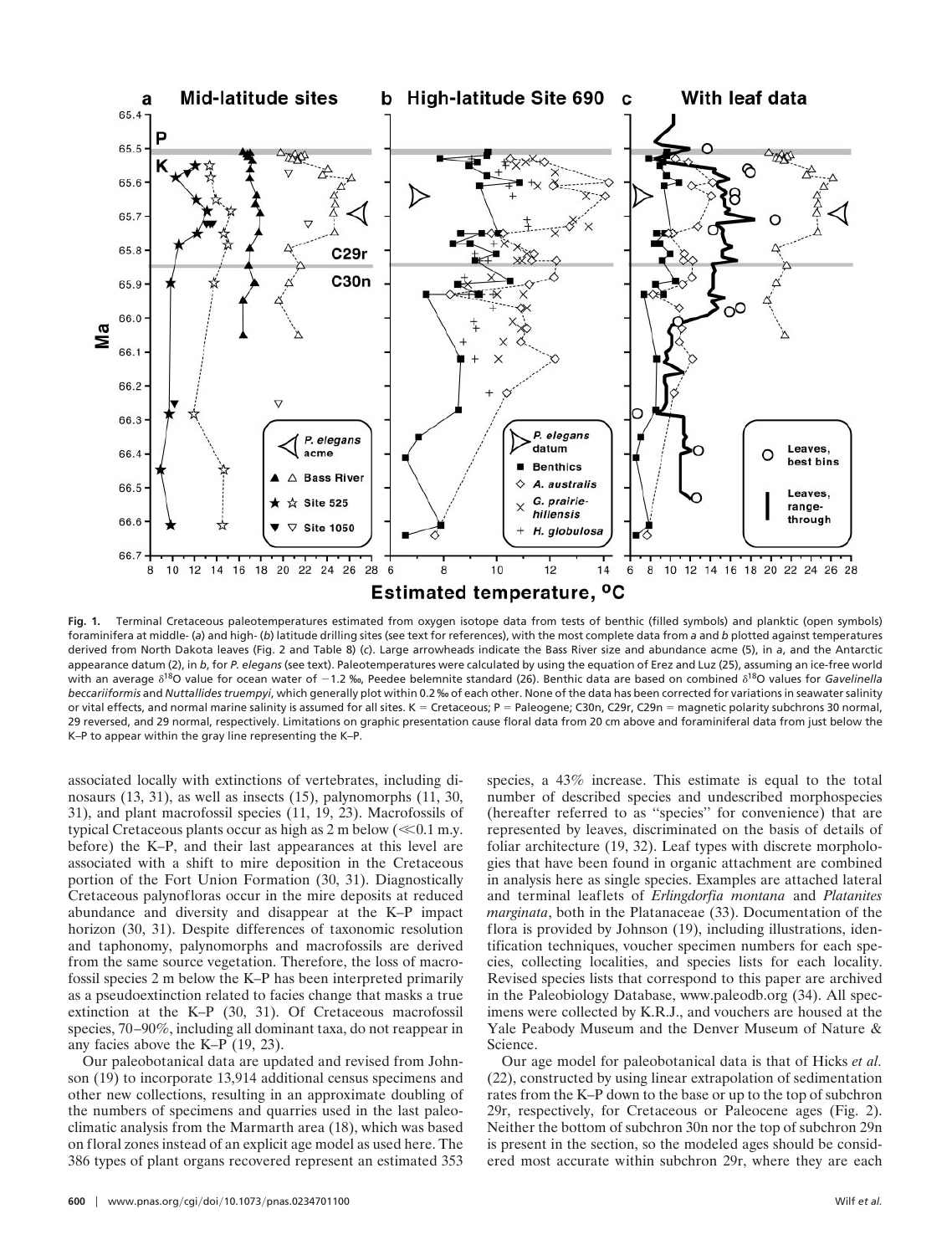

**Fig. 2.** Estimated paleotemperatures and floral richness for the terminal Cretaceous and earliest Paleocene in North Dakota (Table 8). (*a*) Mean annual temperatures based on leaf-margin analyses. Plots show temperatures from 13 1-m bins with at least 20 dicot leaf species each by raw count (maximum = 73 species) and 80 bins with at least 20 dicot leaf species each on a range-through basis (maximum = 92), including single-bin species (see text for details). Error bars denote ±1*o* of sampling error or ±2°C, whichever is greater (27). For range-through temperatures, ±2°C is a minimum uncertainty. (b) Species richness per bin as a raw count and on a standing basis exclusive of single-bin species (see text for details), plotted against range-through temperature as in *a*. Decreases in standing richness below ~66.2 and above ~65.2 Ma are partly artifactual as a result of edge effects (see text). Correlation of standing richness and range-through temperature from  $\approx$  66.2 to 65.5 Ma:  $r = 0.605$ ,  $P = 10^{-6}$ , computed after detrending both variables by replacing each value with the difference between it and the previous value. Autocorrelations: range-through temperature,  $r = 0.813$ ; standing richness,  $r = 0.877$ . Correlations with time: range-through temperature,  $r = 0.341$ , *P* < 10<sup>-2</sup>; standing richness, *r* = 0.488, *P* = 10<sup>-4</sup>. Correlation without detrending: *r* = 0.511, *P* < 10<sup>-4</sup>. Arrows denote the range of the "HCIII" flora (18, 19). Abbreviations as in Fig. 1. Limitations on graphic presentation cause floral data from 20 cm above the K–P to appear within the gray line representing the K–P.

bounded by two datum points. Standard deviations on the meter levels of the base and top of subchron 29r in various section legs (22) translate via our age model to 0.107 and 0.033 m.y. for the Cretaceous and Paleocene, respectively, which can be regarded as minimum errors of our age estimates. To streamline analysis, the paleobotanical data were organized into bins of 1 m each; bin midpoints were used to derive age estimates.

Paleotemperatures were estimated by using leaf-margin analysis, a method that employs the significant correlation observed in living mesic forests between mean annual temperature and the proportion of woody dicot species with untoothed leaf margins (27, 35, 36). For fossil floras, the regression is inverted so that the proportion of untoothed species is scored as the independent and temperature computed as the dependent variable. Here we use the calibration based on East Asian forests (35, 36), which has produced estimates that are generally accurate within  $\pm 2^{\circ}$ C when tested on modern floras from the Americas (27, 37–39) and paleotemperature estimates for early Cenozoic floras that agree closely with other proxies (40–43). The calibration does not appear to be sensitive to  $pCO<sub>2</sub>(44)$ , though more work is needed in this area. Promising methods have been proposed that use as many as 30 morphological characters for each species in addition to margin type (17, 45). However, in practice, the additional characters tend to add more noise than signal (27), and leafmargin analysis generally has produced equally or more accurate temperature estimates than multivariate alternatives when tested on living forests from known climates (27, 37, 39).

Of 309 species of dicot leaves, 302, collectively represented by more than 18,000 specimens, were suitable for leaf-margin analysis because their margin states could be determined and they were probably derived from woody plants. Their occurrence data were used to derive two series of temperature estimates (Fig. 2*a*); in both cases a minimum of 20 species was used for each estimate because of the well-documented importance of sample richness for precision (27, 38). The first series was a set of conventional ''spot'' estimates for the 13 stratigraphic bins with 20 or more species each (maximum of 73 species). Second was a complementary series of lower-precision estimates for 80 bins with 20 or more species each on a range-through basis (maximum of 92), such that a species was considered to be present if it either (*i*) occurred in the bin or (*ii*) occurred at any pair of levels both above and below but not in the bin. The range-through approach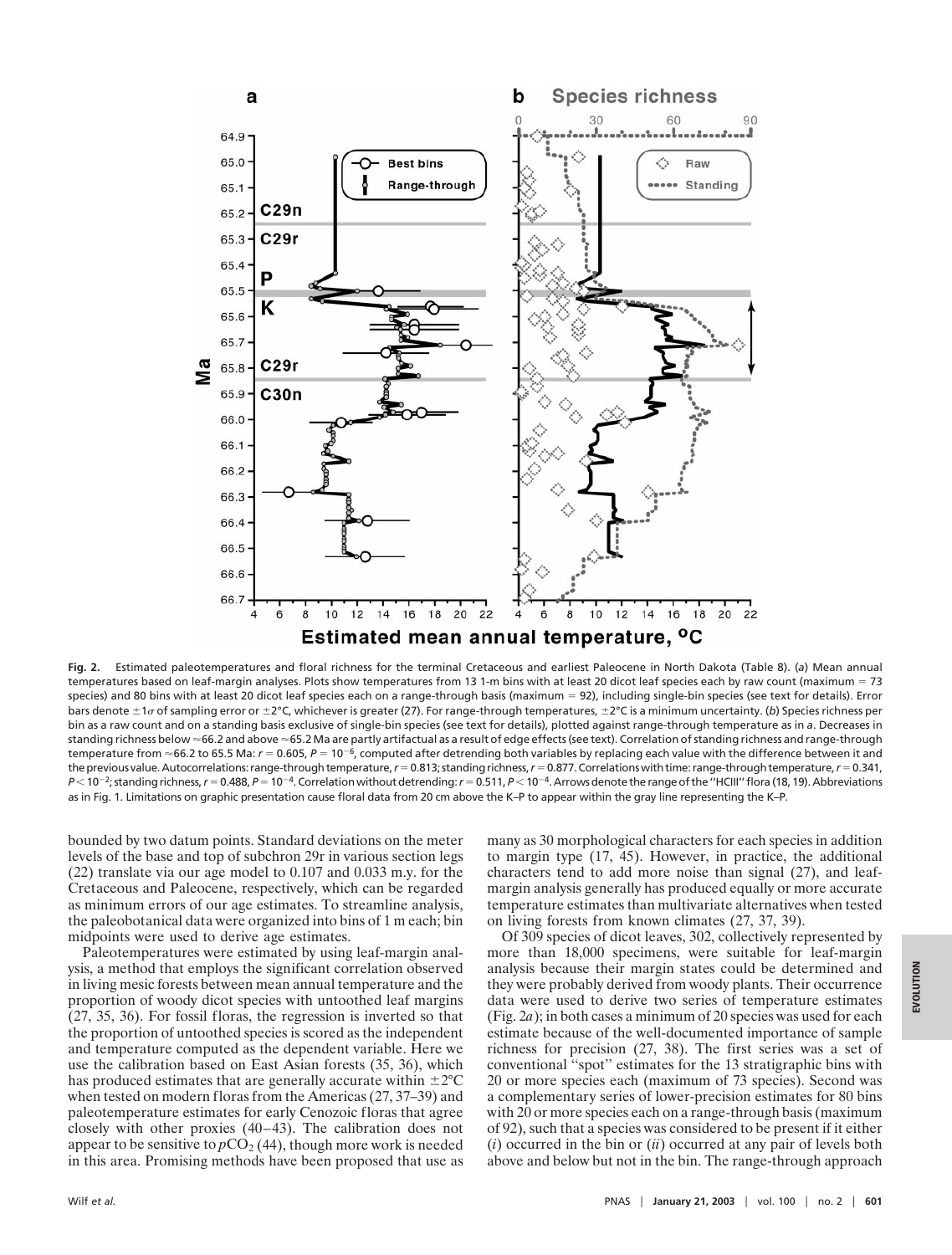provides temperature estimates for intervals with no spot data and allows a more complete comparison through time of relative changes in temperature and species richness (Fig. 2*b*). The analysis assumes that a range gap is due only to sampling and not to emigration of a species followed by its immigration; this assumption undoubtedly is not valid for all gaps. However, the two data series show similar relative trends (Fig. 2*a*), suggesting that the range-through curve provides a reasonably precise complementary signal to spot data.

The spot estimates tended to be warmer than range-through data (Fig. 2*a*), probably reflecting biases favoring toothed species in the many small samples that contribute to the rangethrough data. The overrepresentation of toothed species in small samples could result from their high relative abundance in original vegetation (27, 38) or a toothed bias in original vegetation growing near bodies of water (38). The bins used for spot estimates comprise the best point samples of dicot richness and contain the greatest numbers of species that are found only in single bins. Within bins, these species tend to have a lower percentage of toothed margins than the bin as a whole.

In addition to leaf-margin data, we noted the presence and abundance of palms, a conventional proxy for warm winters without hard frost (46), and we plotted the range of the thermophilic ''HCIII'' flora (18, 19), which contains immigrant taxa from the Southern Rockies (Fig. 2*b*).

Species richness, including non-dicots (353 total species based on leaves), is plotted for comparison to temperature (Fig. 2*b*), both as (*i*) the raw number of species per bin, including the species only found in single bins, and (*ii*) the total number of range-through species exclusive of species only found in single bins, hereafter designated as ''standing richness.'' This metric of standing richness is used because the derivation closely matches that of the range-through temperature curve used for comparison (Fig. 2*b*). Single-bin species are eliminated because they possess a number of detrimental properties for estimating standing richness (47), though they are needed in the temperature estimates to increase precision and to offset possible biases favoring the collection of toothed species. The decreases in standing richness toward the bottom and top of Fig. 2*b* are edge effects: the number of overlapping ranges diminishes artifactually near the bounds of the sampled interval. A conservative interpretation of per-capita origination and extinction rates for each bin, after Foote (47), shows that edge effects have a negligible effect on standing richness between  $\approx 66.2$  and  $\approx 65.2$ Ma (P.W. and K.R.J., unpublished data). Because they do not include range data, the raw richness data are immune to edge effects by definition.

Sampling was most intensive within  $\approx 20$  m of the K–P (19), which biases against the observation of floral richness before  $\approx$  65.9 Ma (Fig. 2*b*). The specimen count for the lowest 10 m of Paleocene strata is  $\approx 60\%$  greater than for the highest 10 m of the Cretaceous, which biases against the observation of a decline in richness across the K–P. The modeled ages and leaf-margin and richness data for each bin are given in Table 8, which is published as supporting information on the PNAS web site.

#### **Results**

**Foraminifera.** Most of the marine data indicate warming near 66.0 Ma, peak temperatures near 65.7 Ma, and cooling to prewarming temperatures less than 0.1 m.y. before the K–P (Fig. 1). At Bass River, planktic foraminifera suggest a warming of 4–5°C at  $\approx$  65.8 Ma and sustained high temperatures until just before the K–P. Within the warm interval, a thermophilic planktic foraminifer, *Pseudotextularia elegans*, expanded its range poleward and reached its maximum size and peak abundance in the western North Atlantic (Fig. 1*a*) (5). The benthic warming at Bass River is dampened by comparison to the planktic record. A surface cooling of  $4-5^{\circ}$ C, reversing the preceding warming, occurred less than 0.1 m.y. before the K–P. Planktic data (not shown) tentatively suggest the continuation of cool surface temperatures into the earliest Paleocene (5). At Site 525A, benthic and planktic records suggest a 2–3°C warming from  $\approx$  65.9 to 65.7 Ma and cooling less than 0.1 m.y. before the K–P. The coarsely spaced data from Site 1050 corroborate a warming by 65.7 Ma and cooler temperatures less than 0.1 m.y. before the K–P. In a nearby core, mass extinctions of foraminifera coincide precisely with K–P ejecta deposits (12).

Because of high latitude and finely resolved sampling, Site 690 may provide the most informative history of latest Cretaceous marine temperatures (Fig. 1*b*). A long-term cooling trend occurred over the last 50 m.y. of the Cretaceous, and the coolest deep and surface water temperatures of this interval are recorded in Site 690 sediments from  $\approx$  66.6 Ma (Fig. 1*b*) (48). Bottom and surface waters warmed near 66.2 Ma and again at  $\approx$  66.0 Ma. Peak surface and bottom water temperatures occurred between  $\approx 65.7$  and 65.6 Ma, which includes the only time when *P. elegans* is found at Site 690 (Fig. 1*b*) (2). This delayed appearance at high latitudes has also been observed at other sites in the Southern Ocean (2) and in Sweden (49), and it corresponds with a mid-latitude poleward migration of the planktonic foraminifer *Contusotruncana contusa* (50). A subsequent cooling occurred less than 0.1 m.y. before the K–P.

**Fossil Plants.** Temperature trends from the leaf data are mostly in close agreement with the marine record, especially within or just below subchron 29r, where the correlations are most precise (Figs. 1*c* and 2*a*); we refer below to spot estimates unless indicated. The oldest floras with 20 or more dicot species occur from  $\approx 66.5$  to 66.4 Ma and produce temperatures of 12–13<sup>°</sup>C (Fig. 2*a*). A cooler interval is indicated from  $\approx 66.3$  to 66.0 Ma, including the lowest estimate for the section,  $\approx 7^{\circ}$ C. This cooling is not matched by the marine data and may be partly artifactual because of an unusual mode of floral preservation: floras from this interval mostly occur in inclined point-bar deposits and are characterized by small-leaved, possibly shrubby or herbaceous plant species that generally have toothed leaves (51). Alternatively, the modeled age of this cooling may be imprecise because it is well below the base of subchron 29r, and it may instead correspond to the minimum marine temperatures from  $\approx 66.6$ Ma. In either case, a sustained and pronounced warming that strongly agrees with the marine record follows.

Temperatures increase to  $16-17$ °C at  $\approx 66.0$  Ma. The peak of warming occurs between  $\approx 65.8$  and 65.6 Ma, accompanied by the immigration of the rich, thermophilic ''HCIII'' flora (18, 19) (Fig. 2*b*, arrows). Within this terminal Cretaceous warm interval, palms exceeded 5% of total specimens at four census sites of greater than 300 specimens each. The timing of the warm interval coincides with that seen in the marine record and also is synchronous with the *P. elegans* data from Bass River and Site 690 (Fig. 1*c*). The warmest estimate of the floral sequence,  $\approx$ 20°C, occurs at  $\approx$ 65.7 Ma and coincides with maximum plant richness (Fig. 2*b*). Temperatures near 18°C are indicated less than 0.1 m.y. before the K–P.

Range-through data suggest an abrupt subsequent cooling immediately before the K–P, coeval with marine cooling (Fig. 1*c*). Interpretation is complicated by the lack of a spot estimate due to low site richness, and the indicated  $\approx 9^{\circ}$ C temperatures are probably too cold. A combination of all 24 species found within the uppermost 3 m generates a more robust estimate of  $\approx$ 11°C, which suggests a latest Cretaceous cooling of  $\approx$ 7°C to temperatures similar to before  $\approx 66.0$  Ma. The cooling locally coincides with the deposition of mire facies of the basal Fort Union Formation (31).  $A \approx 14^{\circ}C$  estimate is derived from a flora 20 cm above the K–P (Fig. 2*a*), implying a slight warming immediately before or after the K–P; palms are present in this earliest Paleocene sample. Higher in our section, only range-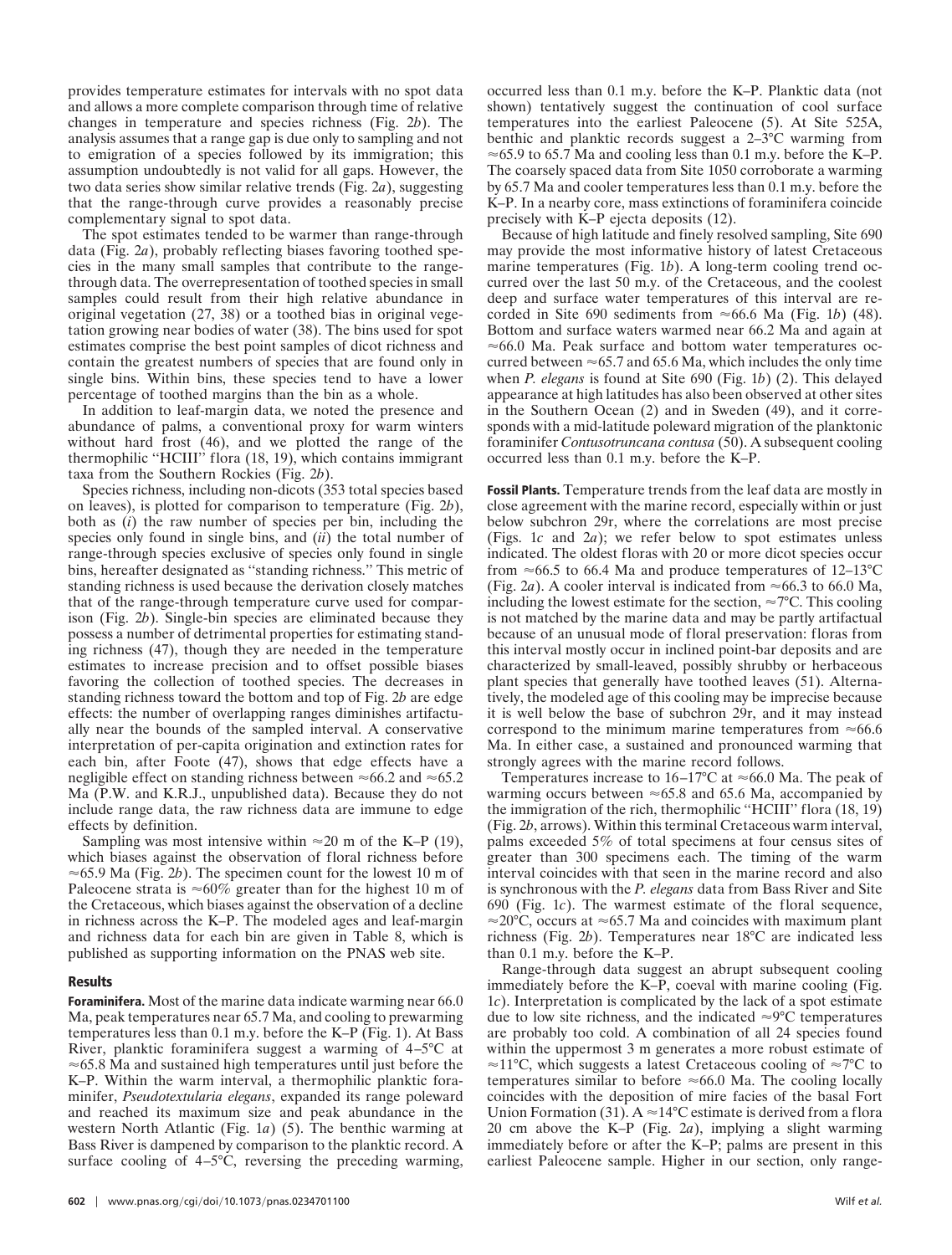through estimates are possible, which give temperatures in the 9–10°C range that are similar to the minimum Cretaceous values; palms are present and comprise 7.8% of census specimens at 18 m above ( $\approx$ 0.2 m.y. after) the K–P. Significantly warmer climates are known from the Western Interior United States at  $\approx$  1.4 m.y. after the K–P, when tropical rainforests existed in Colorado (52).

## **Discussion**

The congruence of the terrestrial and marine proxy data is especially strong with regard to warming beginning near 65.9–66.0 Ma, a peak of warming from  $\approx 65.8$  to 65.6 Ma, and cooling immediately before the K–P, and we interpret these as climate shifts of global extent. The correlated results from independent proxies also support the validity of the paleoclimatic methodologies used.

Our results correspond closely with recent proxy data for *p*CO2 from paleosol carbonates from Canada, southern France, and elsewhere (21), which suggest a near doubling in  $pCO<sub>2</sub>$  at  $\approx$  0.5 m.y. before the K–P, a return to lower values immediately before the K–P, little or no change across the boundary, and another near doubling by  $\approx$  1.5 m.y. after the K–P. We note that the latter increase, if correct, is corroborated by the contemporaneous existence of Paleocene tropical rainforests in Colorado (52). These broad similarities with the most significant trends in our data suggest a close link between  $pCO<sub>2</sub>$  and temperature before and after the K–P. One source of  $CO<sub>2</sub>$  forcing was presumably Deccan volcanism on the Indian Plate (5, 53–55).

Our results do not corroborate a previously suggested warming in the Raton Basin, based on multivariate analyses, of 10°C across the K–P (17), though a smaller increase of perhaps  $3^{\circ}$ C is consistent with our data as discussed above. The floras on which the Raton Basin estimates were based have only 3–10 dicot species in each of three ''Phase 3'' floras and 11 and 19 species in the two ''Phase 4'' floras (17). These numbers are too low for reliable analysis of paleotemperature, regardless of whether univariate or multivariate methods are used (27, 38), especially for ''Phase 3.'' Recently, Beerling *et al.* (20) provisionally suggested an increase in  $pCO_2$  immediately after the K–P to  $>2,300$ ppm, which presumably would have been linked to high temperatures. We regard this result, based on stomatal index values for a fern taxon (aff. *Stenochlaena*) recovered from  $\leq 25$  cm above the K–P in the Raton Basin, as speculative for the reasons stated or implied by the authors. First, the stomatal response of the fern's presumed modern relative to carbon dioxide is statistically incompatible with the results from the fossil fern, suggesting that the modern and fossil species are not closely related and may not be suitable for comparison. Second, the fossil fern has not been found in other stratigraphic horizons so as to allow calibration of its stomatal indices to baseline values. Therefore, the fossil stomatal data (20) appear to us to be reliable indicators neither of high nor low  $pCO<sub>2</sub>$  during the earliest Paleocene.

## **Climate Changes Before K–P Extinction**

We examined the linkage of plant diversity in our study area with climate (Fig. 2*b*). Standing richness and range-through temperature are weakly but significantly correlated through the interval from  $\approx$  66.2 to 65.5 Ma, where correlation is possible because of negligible edge-effects on richness and nearly continuous rangethrough estimates of temperature; detrending was applied to mitigate the significant autocorrelations and time correlations of each variable (Fig. 2*b*). Notably, the correlation is poor before  $\approx$  66.0 Ma, when cool temperatures occur along with rich floras. The strongest correspondence is seen from  $\approx 65.8$  Ma to the K–P, when temperature and floral richness both reach maxima, diminish slightly, then decrease abruptly during the last 0.1 m.y. of the Cretaceous (Fig. 2*b*). The decrease coincides with the presence of mire deposits and the taphonomic loss of typical species of Cretaceous macrofossils (31).

Latest Cretaceous cooling probably contributed to a decline in plant richness by eliminating elements of the thermophilic flora that was present during the time of peak warmth (Fig. 2*b*, arrows). However, several lines of evidence indicate that climate change was not the principal cause of plant extinctions across the K–P. First, older Cretaceous floras were rich, despite cool climates and a relatively low intensity of sampling: five of the bins from before  $\approx$  66.0 Ma have more than 25 species each, and standing richness exceeds 60 species continuously from  $\approx$  66.3 to 65.6 Ma (Fig. 2*b*). A bin with 30 species on a raw-count basis occurs at  $\approx$  66.4 Ma and one with 50 species at  $\approx$  66.3 Ma (Fig. 2*b*), when both foraminiferal and plant data indicate cold temperatures. Paleocene floras, which grew at similar temperatures to the portion of the Cretaceous before  $\approx$  66.0 Ma, were depauperate: the richest Paleocene flora occurs in the bin immediately above the K–P, with 25 species. Second, the presence of diagnostically Cretaceous palynomorphs (30) within the mire deposits that we correlate to the terminal cool interval shows both that a major extinction related to cooling did not take place and that typical Cretaceous plants were still present but not preserved as macrofossils. This interpretation does not exclude the possibility that some species were lost because of cooling, and we note that the drop in abundance and diversity of typical Cretaceous palynomorphs within the mire deposits (30) might reflect the effects of cooling as well as facies changes. Third, the occurrence and occasional abundance of palms during the earliest Paleocene indicates that hard freezes, which could have negatively affected richness, were at most infrequent despite relatively low mean annual temperatures. This interpretation of low temperature seasonality is corroborated by the abundance of crocodilian, champsosaur, and turtle remains in correlative strata (56). Fourth, our Paleocene floras overwhelmingly bear the imprint of ecological trauma, including the loss of all Cretaceous dominant species from all facies (11, 19, 23), diminishing richness after the K–P that is in accord with continuing taxonomic losses observed in the wake of other extinction events (57), and the nearly total disappearance of specialized types of insect feeding on leaves (15). The effects of bolide impact provide the most plausible explanation for these phenomena.

In conclusion, cooling during the final 0.1 m.y. of the Cretaceous probably accounts for some loss of richness from the peak diversity of the preceding warm interval, and the relatively lower frequency of channel deposits, which were the source of the majority of the Cretaceous floras, above the K–P is also likely to inflate the apparent magnitude of extinction across the K–P. Previous observations of the loss of 70–90% of macrofossil species (23) were based, by necessity, on floras from the peak of warmth and floral diversity that are lost from the record taphonomically during the ensuing, terminal Cretaceous cooling. Conservatively, these percentages are best regarded as maximum estimates of the K–P plant extinction, whereas the 30% palynofloral extinction observed in the same strata provides a minimum estimate because of the lower taxonomic and higher stratigraphic resolution of palynofloral data (30). Our integrated terrestrial and marine climate record should help to improve understanding of the fates of other groups of organisms at the K–P boundary by expediting the discrimination of climatic from impact effects on biodiversity.

We thank K. MacLeod for providing isotopic data from Sites 690 and 1050; S. Manchester and an anonymous colleague for reviews; C. Badgley, D. Beerling, R. Burnham, R. Horwitt, C. Labandeira, B. Wilkinson, and S. Wing for detailed, helpful comments on drafts; and B. Miljour for assistance with graphics. P.W. was supported by the Petroleum Research Fund of the American Chemical Society, the Michigan Society of Fellows, and the University of Michigan Museum of Paleontology. K.R.J. received support from the Denver Museum of Nature & Science and the National Science Foundation (EAR-9805474), and B.T.H. received support from a Smithsonian Scholarly Studies Grant.